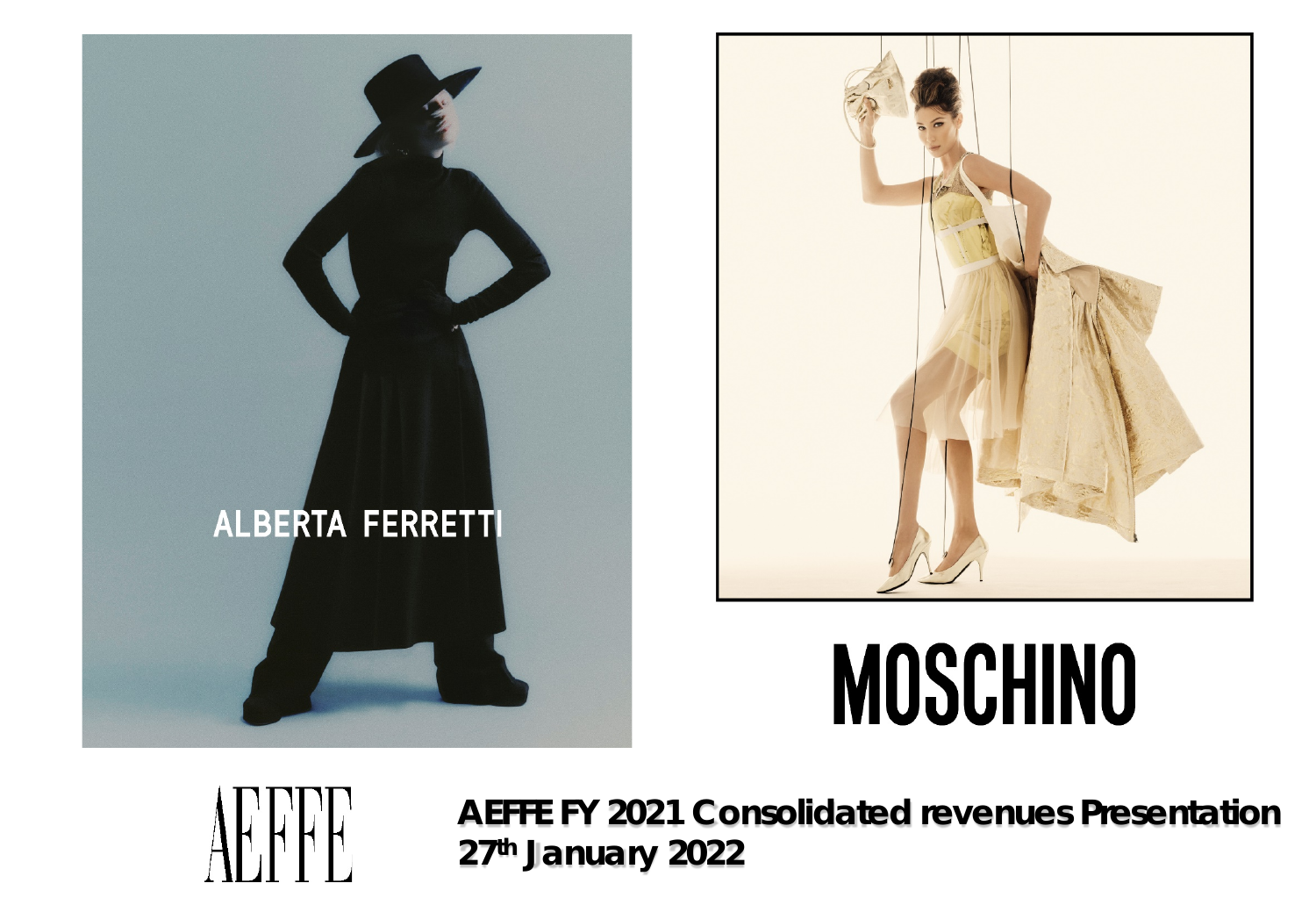## **Net Sales Breakdown by Division***(1)*

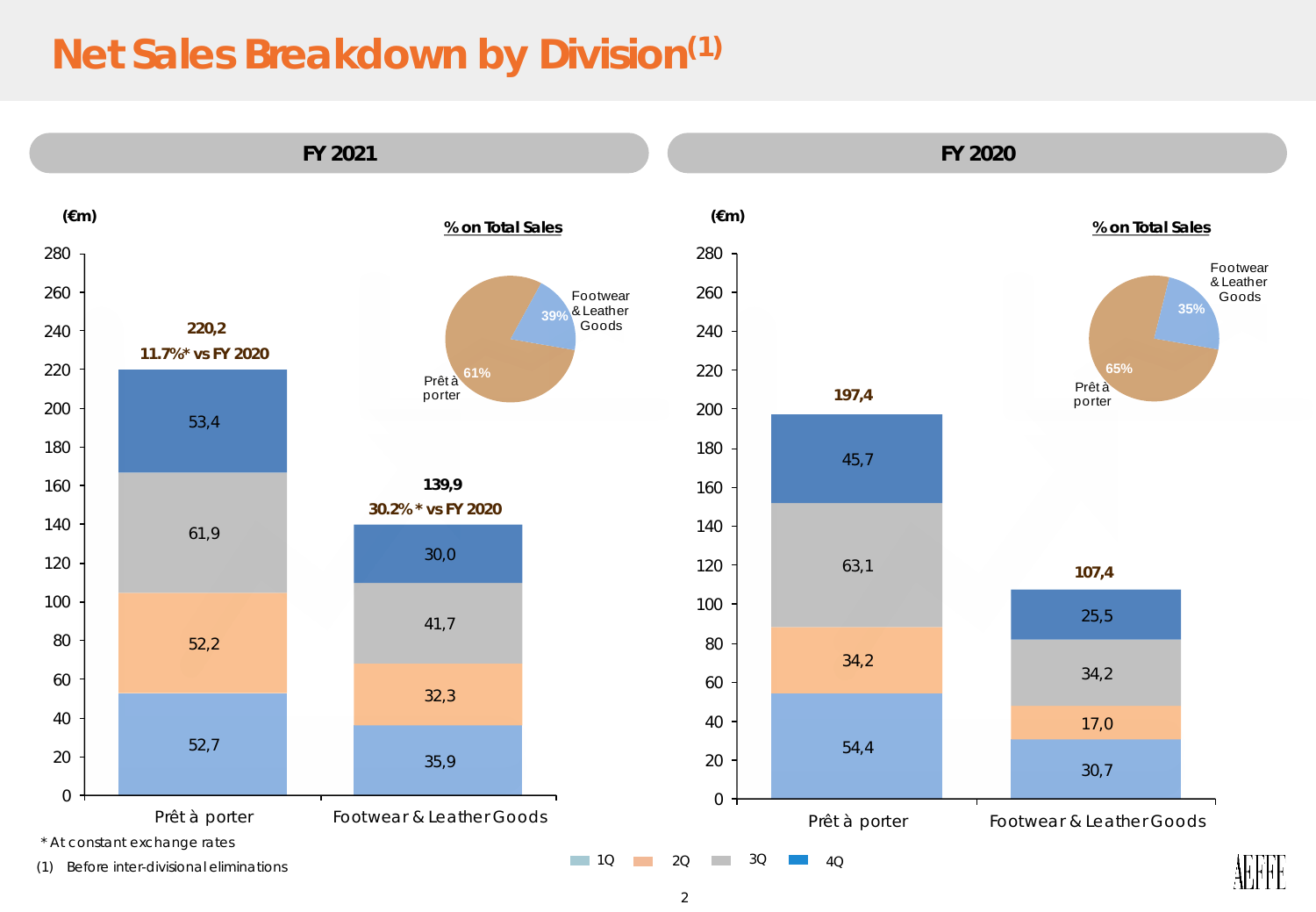#### **Net Sales Breakdown by Owned Brand**

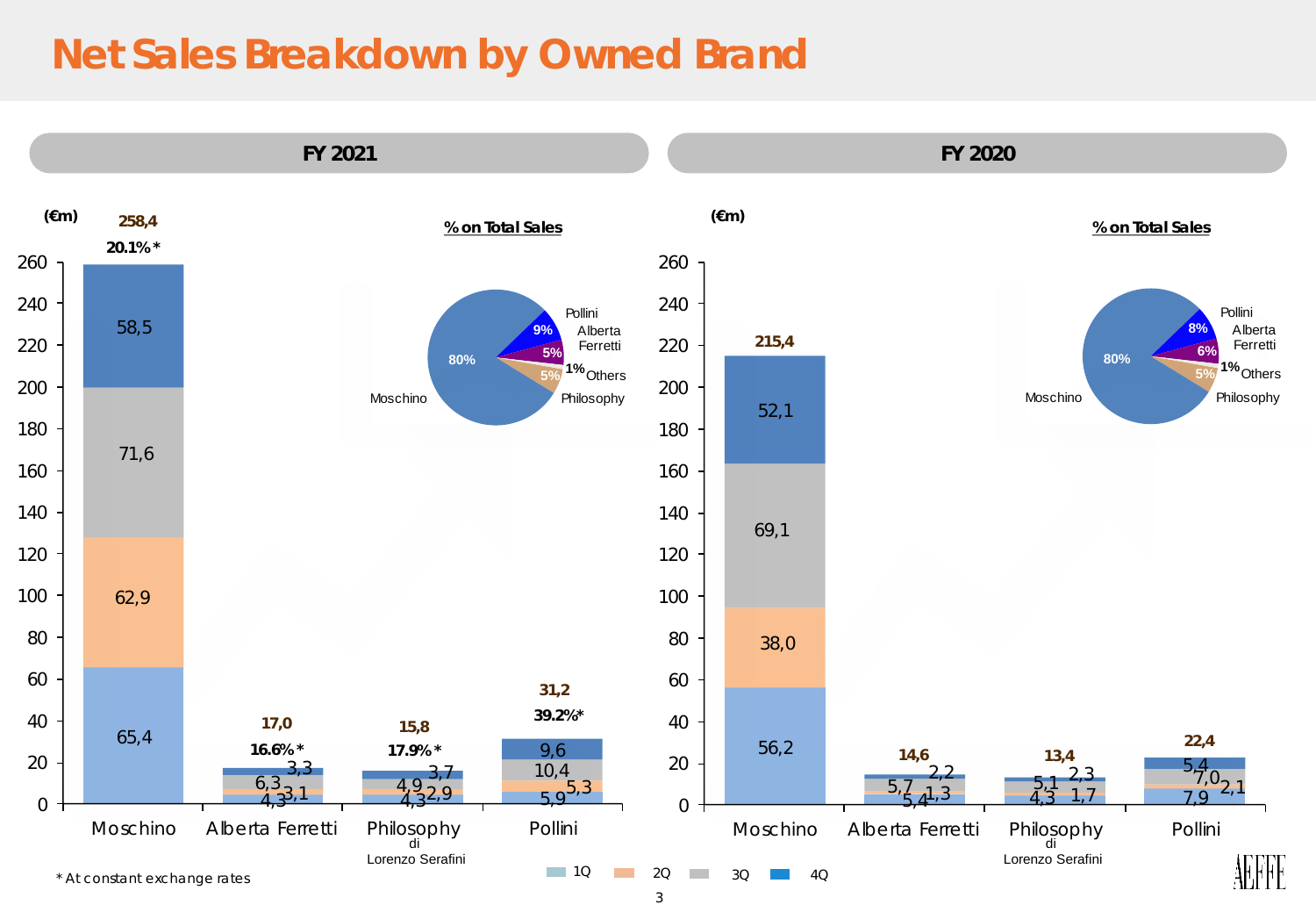## **Net Sales Breakdown by Region**

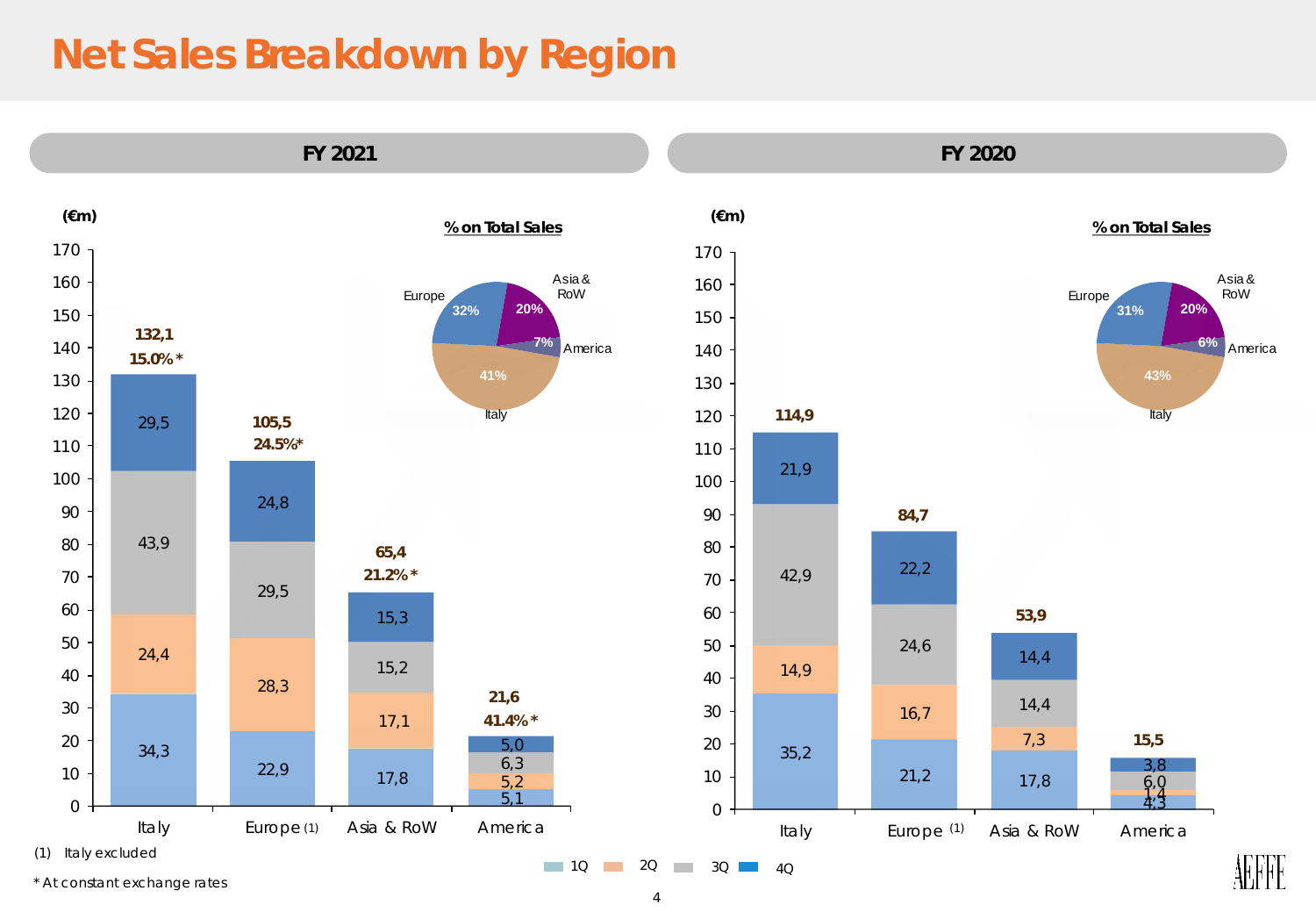## **Net Sales Breakdown by Channel**



*\* At constant exchange rates*

10 2Q 3Q 4Q